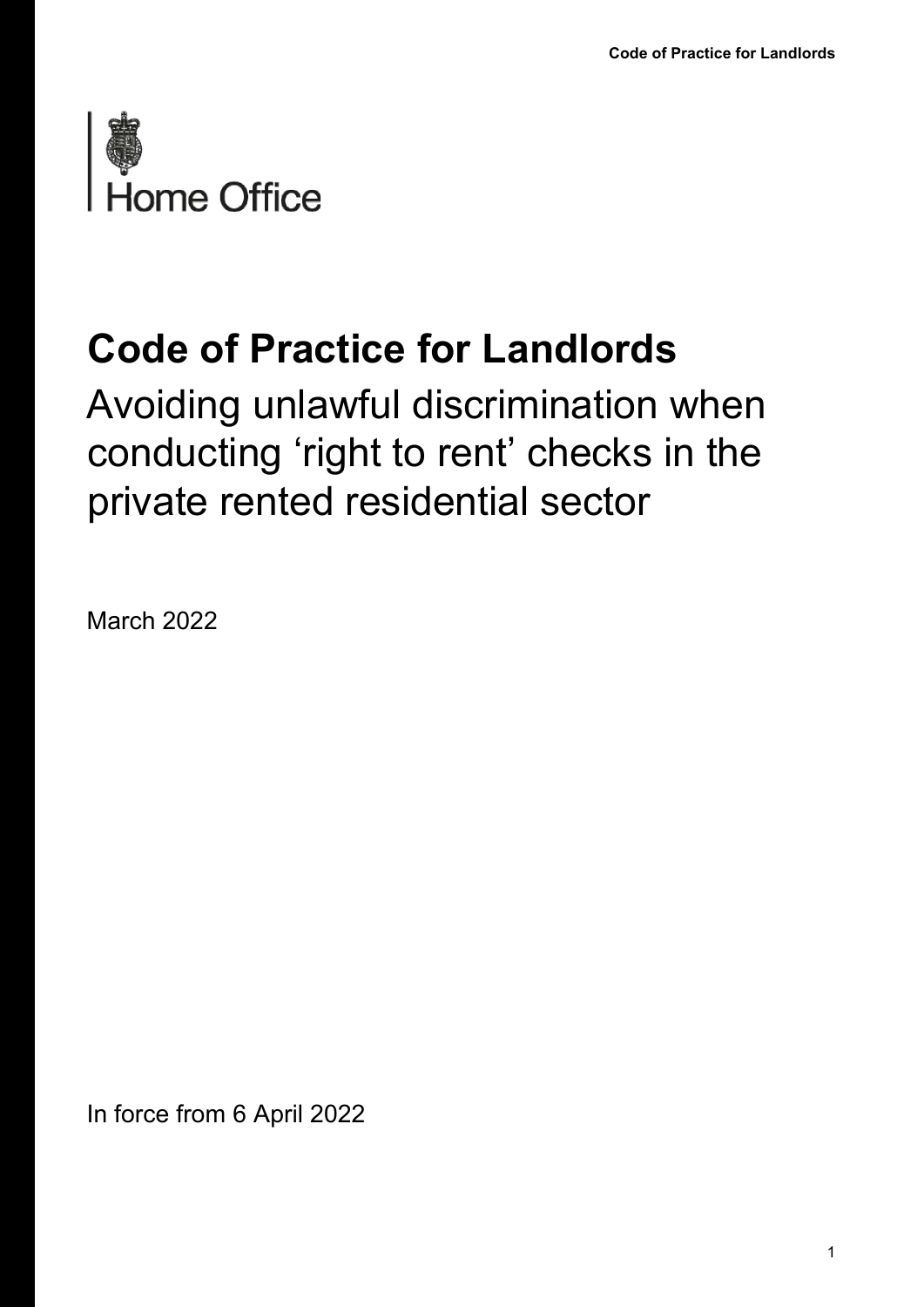## **Contents**

| $\mathbf 1$                                                   | Introduction                  | 3               |
|---------------------------------------------------------------|-------------------------------|-----------------|
|                                                               | References                    | 3               |
| For whom is this Code of Practice relevant?                   |                               | 5               |
| $2^{\circ}$                                                   | What is discrimination?       | 6               |
|                                                               | Direct discrimination         | $6\phantom{1}6$ |
| Indirect discrimination                                       |                               | 7               |
| Harassment and victimisation                                  |                               | 7               |
| Unlawful discrimination in letting and sub-letting a property |                               | 8               |
|                                                               | 3 How to avoid discrimination | 9               |
| Fair practices                                                |                               | 9               |
| 4                                                             | If you need more information  | 12              |
| Information for tenants                                       |                               | 12              |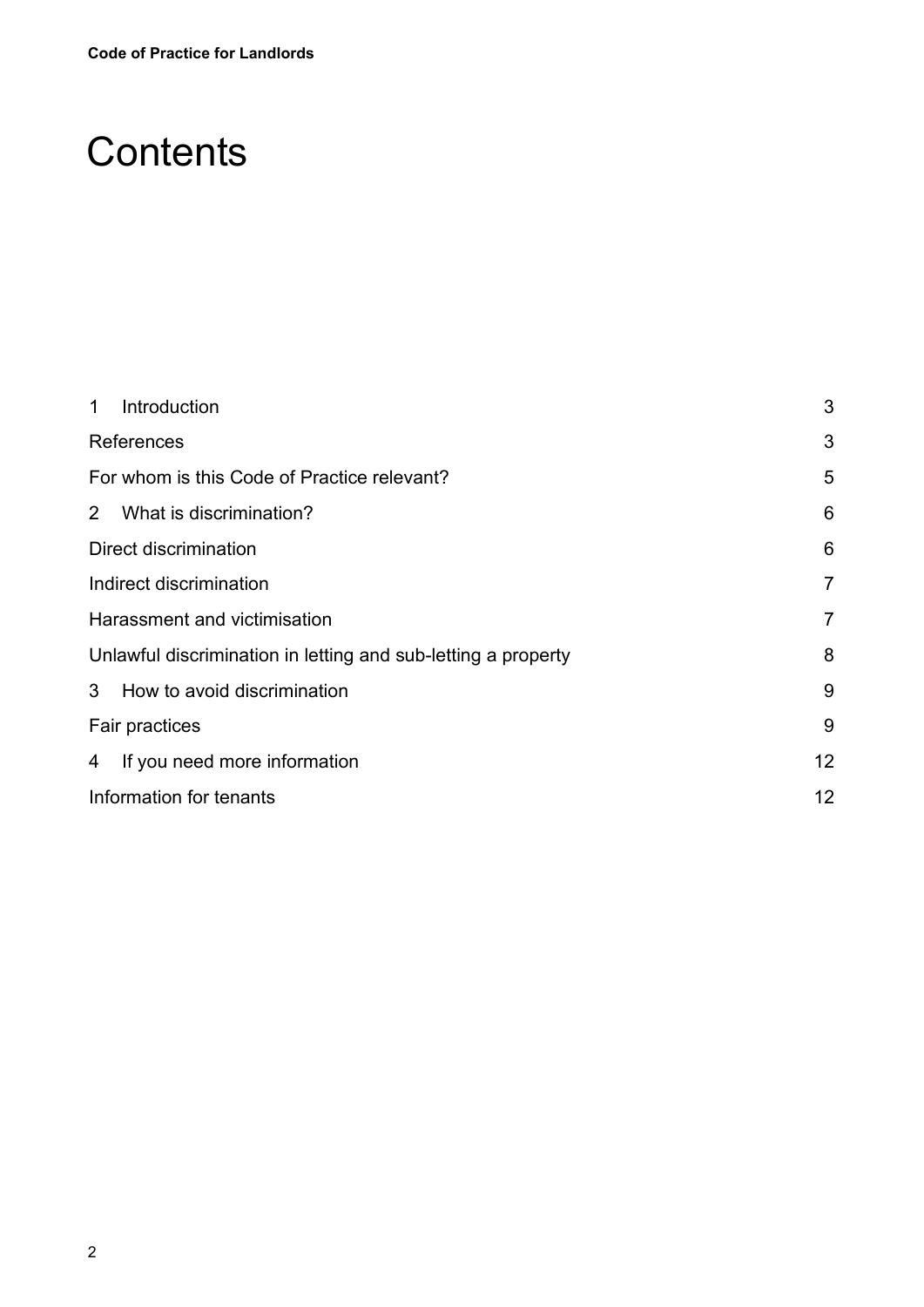# <span id="page-2-0"></span>1 Introduction

The Right to Rent Scheme (the Scheme) was launched to ensure only those lawfully present in the UK can access the private rented sector, and to tackle unscrupulous landlords who exploit vulnerable migrants, sometimes in very poor conditions. The Scheme also helps ensure that those people who do not have the right to be in the UK are prevented from establishing a settled life here. The Right to Rent Scheme is currently only in force in England.

All landlords in England have a responsibility to prevent those without lawful immigration status from accessing the private rented sector. Landlords do this by conducting 'right to rent checks' on all prospective adult tenants before the start date of a tenancy agreement, to make sure the person is not disqualified from renting a property by reason of their immigration status. Landlords who rent residential premises to adults without carrying out proper checks that they have the right to rent may be liable for a civil penalty.

The purpose of this code of practice is to ensure that landlords do not unlawfully discriminate contrary to the Equality Act 2010 when carrying out right to rent checks. It provides practical guidance for landlords on what they should or should not do to avoid unlawful discrimination when complying with their obligations under the Immigration Act 2014. The code applies both to landlords and to agents who carry out letting services on behalf of landlords.

This code of practice has been issued under section 33 of the Immigration Act 2014. It sets out guidance in relation to a landlord's legal obligations in England under the Equality Act 2010. Although unlawful discrimination may occur in several different ways, for the purpose of this code of practice, the focus will be on the subject of avoiding race discrimination.

As per section 33(3)(a) of the Immigration Act 2014, the Equality and Human Rights Commission has been consulted regarding the contents of this code.

This code of practice has been issued alongside a code of practice on right to rent: civil penalty scheme for landlords and their agents, available on GOV.UK:

<https://www.gov.uk/government/publications/right-to-rent-landlords-code-of-practice>

For further information about how to carry out a right to rent check, the Home Office has published a code of practice and further guidance available on GOV.UK:

<https://www.gov.uk/government/collections/landlords-immigration-right-to-rent-checks>

### <span id="page-2-1"></span>**References**

Throughout this code of practice, the Equality Act 2010 is referred to as 'the 2010 Act'.

'Civil penalty' or 'penalty' means a financial penalty imposed by the Home Office on a landlord who has allowed a tenant to occupy private rented residential accommodation but does not have the right to rent.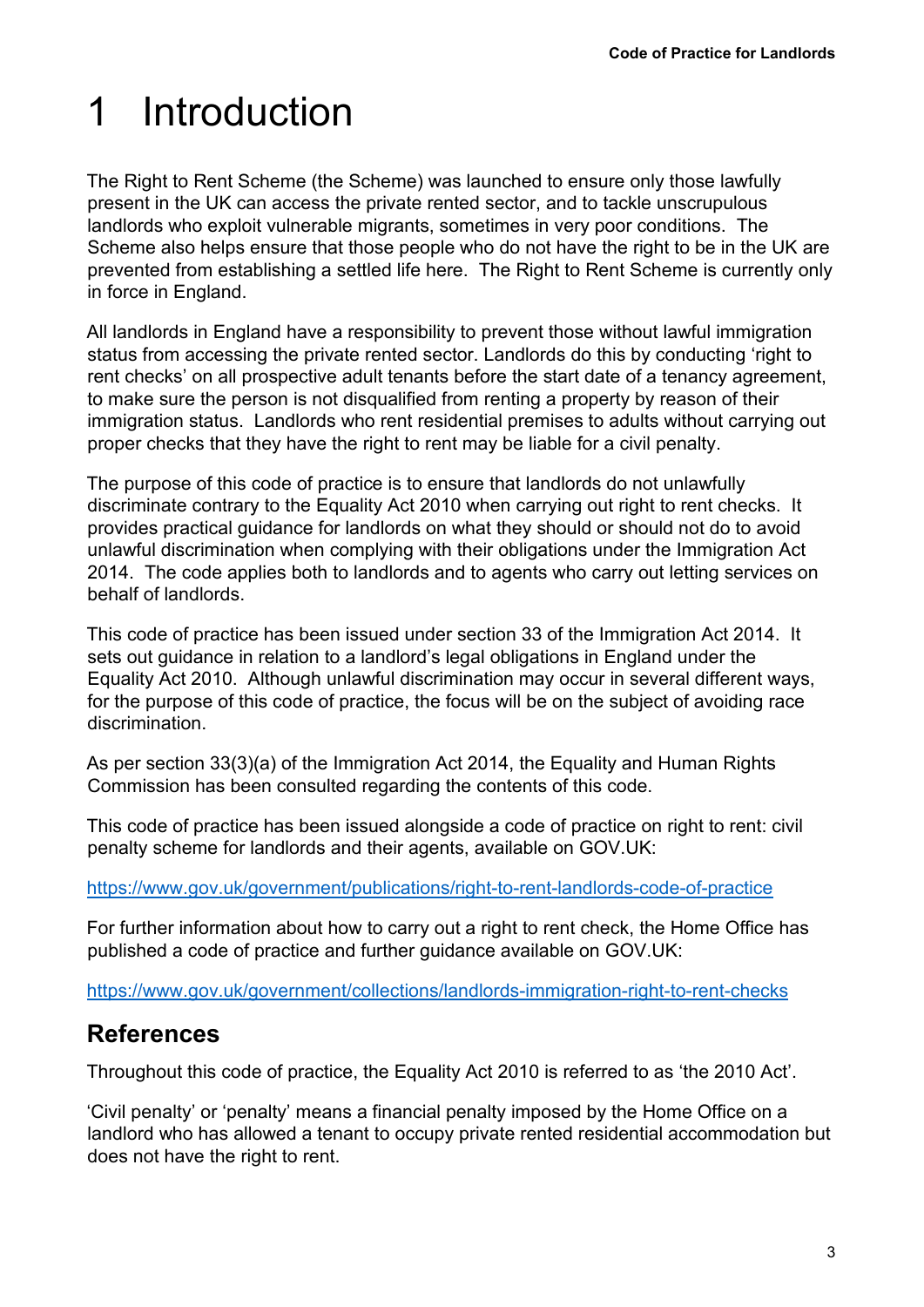#### **Code of Practice for Landlords**

'eVisa' means a digital visa provided by the Home Office as evidence of the individual's immigration status. Prospective tenants with an eVisa are required to use the Home Office online service to evidence their right to rent digitally.

'Home Office Landlord Checking Service (LCS)' refers to the enquiry and advice service operated by the Home Office that landlords are required to contact in certain circumstances to check whether a person has a right to rent.

'Home Office online checking service' means the online service which allows landlords to check whether a person is allowed to rent in England. This system is accessible for landlords via the 'View a tenant's right to rent' on GOV.UK.

'Identity service provider' (IDSP) means a provider of identity verification services. In the context of this code of practice, they may be certified to provide identity verification to specific levels of confidence, specified by government standards. IDSP's are sometimes referred to as 'identity providers'.

'Landlord' means a person who lets accommodation for use by one or more adults as their only or main home. This includes people who take in lodgers and tenants who are subletting. References to 'landlord' also include agents who have accepted responsibility for complying with the Scheme on behalf of landlords, except for when agents are specifically and separately referred to.

'Leave to Enter' or 'Leave to Remain' – see 'Permission to Enter' and 'Permission to Stay'.

'Permission to Enter' also known as 'Leave to Enter'. Immigration documents and guidance may refer to either term, both are acceptable. This means that a person has permission from the Home Office to enter the UK

'Permission to rent' means a person who is disqualified from renting by virtue of their immigration status but to whom the Secretary of State has granted permission to occupy premises.

'Permission to Stay' also known as 'Leave to Remain'. Immigration documents and guidance may refer to either term, both are acceptable. This means that a person has permission from the Home Office to be in the UK.

Residential tenancy agreement' means an arrangement in any form (whether or not in writing) between parties that grants a right to occupy premises for residential use and provides payment of rent but does not include the specified types of tenancy which are excluded from the right to rent provisions as set out in Schedule 3 of the Immigration Act 2014.

'Right to rent' means an individual is allowed to occupy privately rented residential accommodation in England by virtue of qualifying immigration status.

'Settlement' (previously known as Indefinite Leave to Enter / Indefinite Leave to Remain), means that a person has permission from the Home Office to be in the UK indefinitely.

'Statutory excuse' means the steps a landlord can take to avoid liability for a civil penalty. Landlords gain a statutory excuse against liability for a civil penalty when they conduct right to rent checks in the manner set out in legislation and guidance.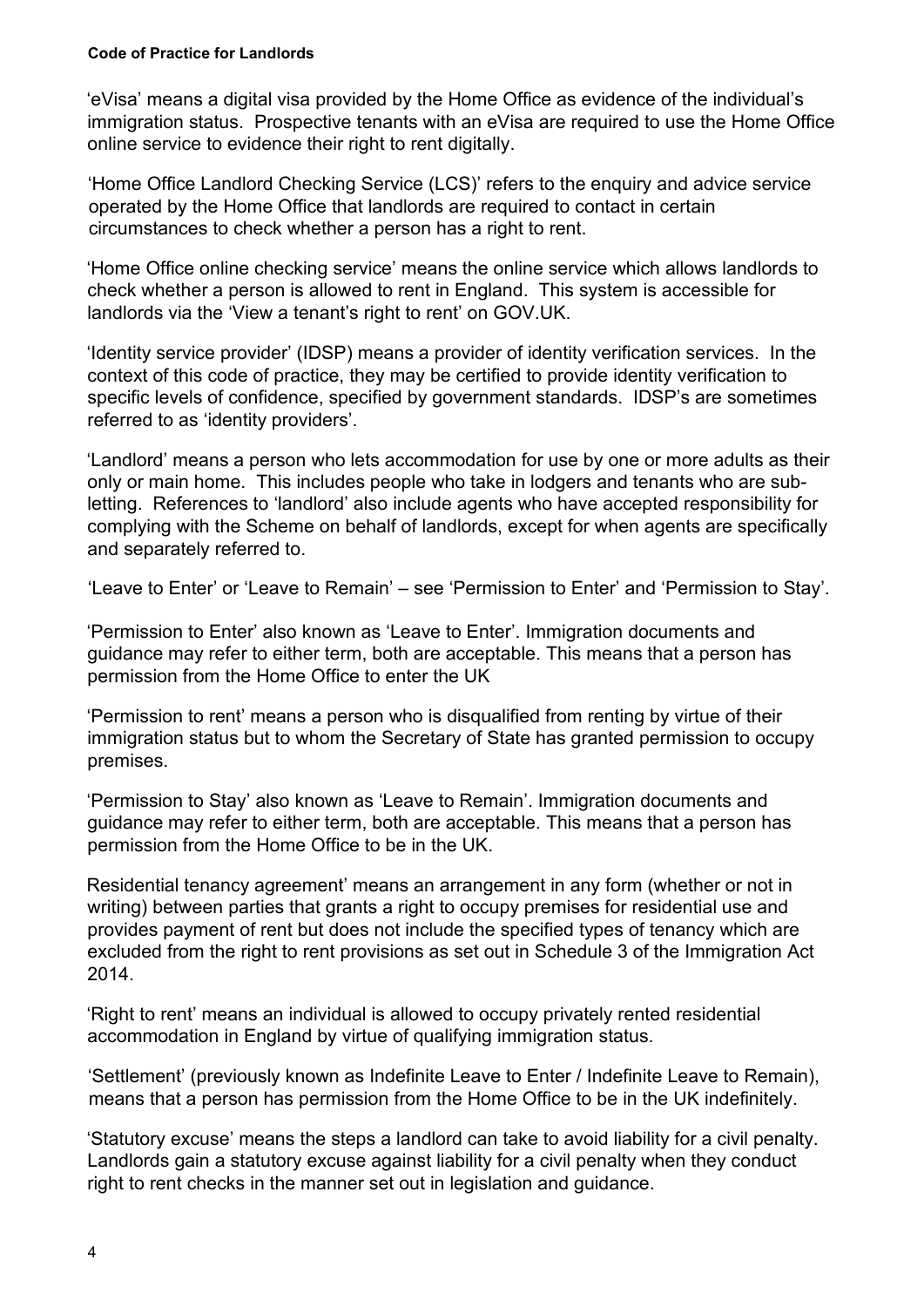'Tenant' means an adult (aged 18 or over) who will be authorised to occupy the premises as their only or main home.

#### <span id="page-4-0"></span>**For whom is this Code of Practice relevant?**

This version of the code of practice applies only to residential tenancy agreements commencing on or after 6 April 2022. It also applies where a repeat check on an existing tenant is required to be carried out on or after 6 April 2022 to retain a statutory excuse.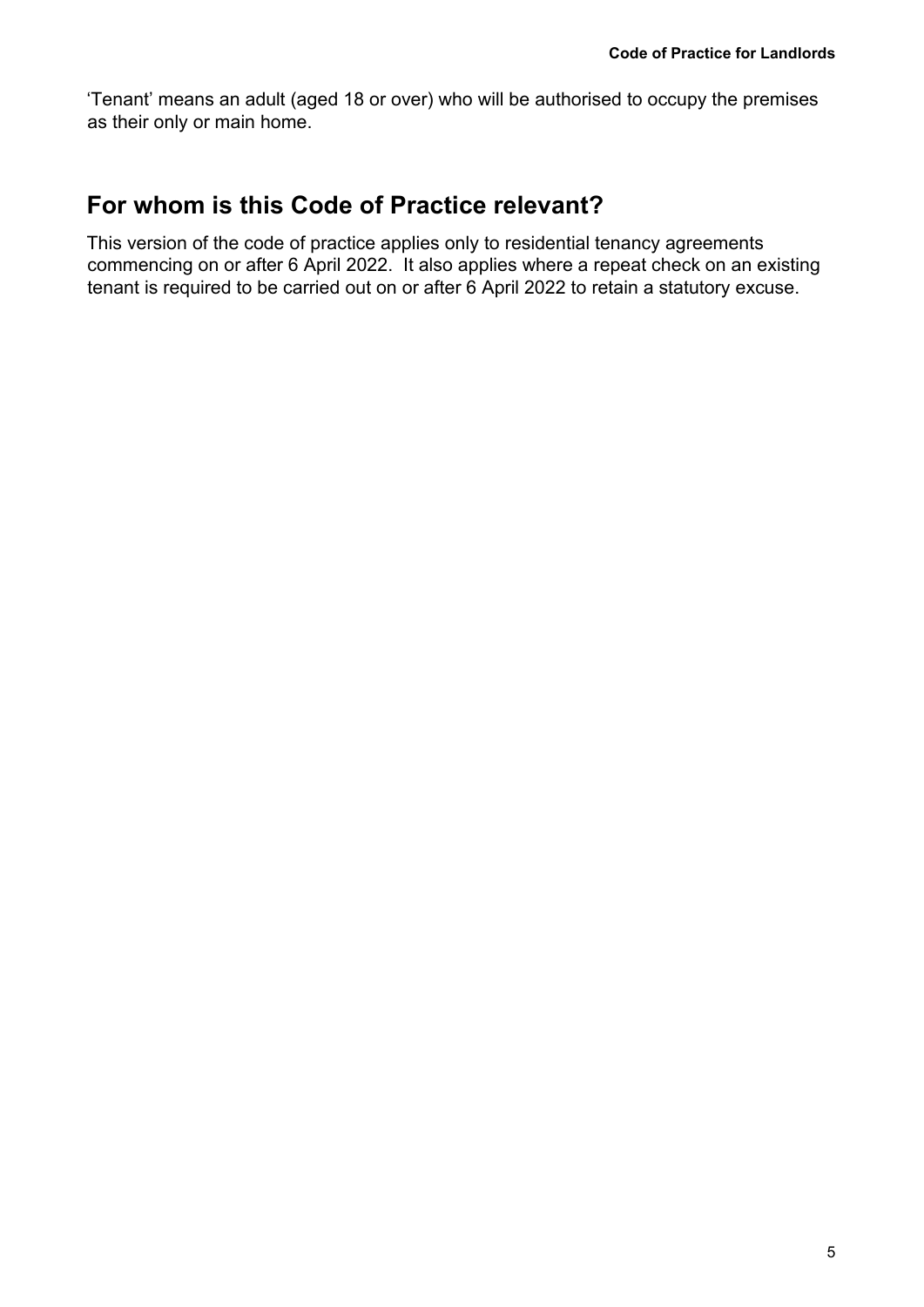# <span id="page-5-0"></span>2 What is discrimination?

The Equality Act 2010 (the 2010 Act) prohibits discrimination and other unlawful acts in letting practices on the following grounds, known as 'protected characteristics':

- age
- disability
- gender reassignment
- marriage or civil partnership
- pregnancy and maternity
- race
- religion or belief
- sex
- sexual orientation

The protected characteristic of race includes skin colour, nationality or ethnic or national origins.

The Immigration Act 2014, as the legislative framework for the Right to Rent Scheme, mandates that this code directly addresses the 2010 Act so far as relating to race and race discrimination (section 33(1)(a)). Therefore, the following section will focus on race discrimination. However, landlords should take steps to ensure they do not discriminate on any other protected characteristic, as listed above.

## <span id="page-5-1"></span>**Direct discrimination**

This is when an individual is treated worse than another person or people because either:

- they have a protected characteristic
- someone thinks they have a protected characteristic (known as discrimination by perception)
- they are connected to someone with that protected characteristic (known as discrimination by association).

Unless there is a statutory exception, direct discrimination cannot be excused or defended.

For example, in relation to right to rent checks, direct discrimination would include:

- rejecting prospective tenants because they do not have British citizenship or another specified citizenship
- refusing to consider any international tenants, or only carry out checks on person believed to not be British citizens on the basis of the individual's colour, ethnic or national origins.

As stated in the Equality Act 2010 race can mean an individual's colour or nationality. It can also mean an individual's ethnic or national origins, which may not be the same as their current nationality. Race also covers ethnic and racial groups. This means a group of people who all share the same protected characteristic of ethnicity or race. Members of particular religious groups, such as Jews and Sikhs, also form racial groups for the purposes of equality law.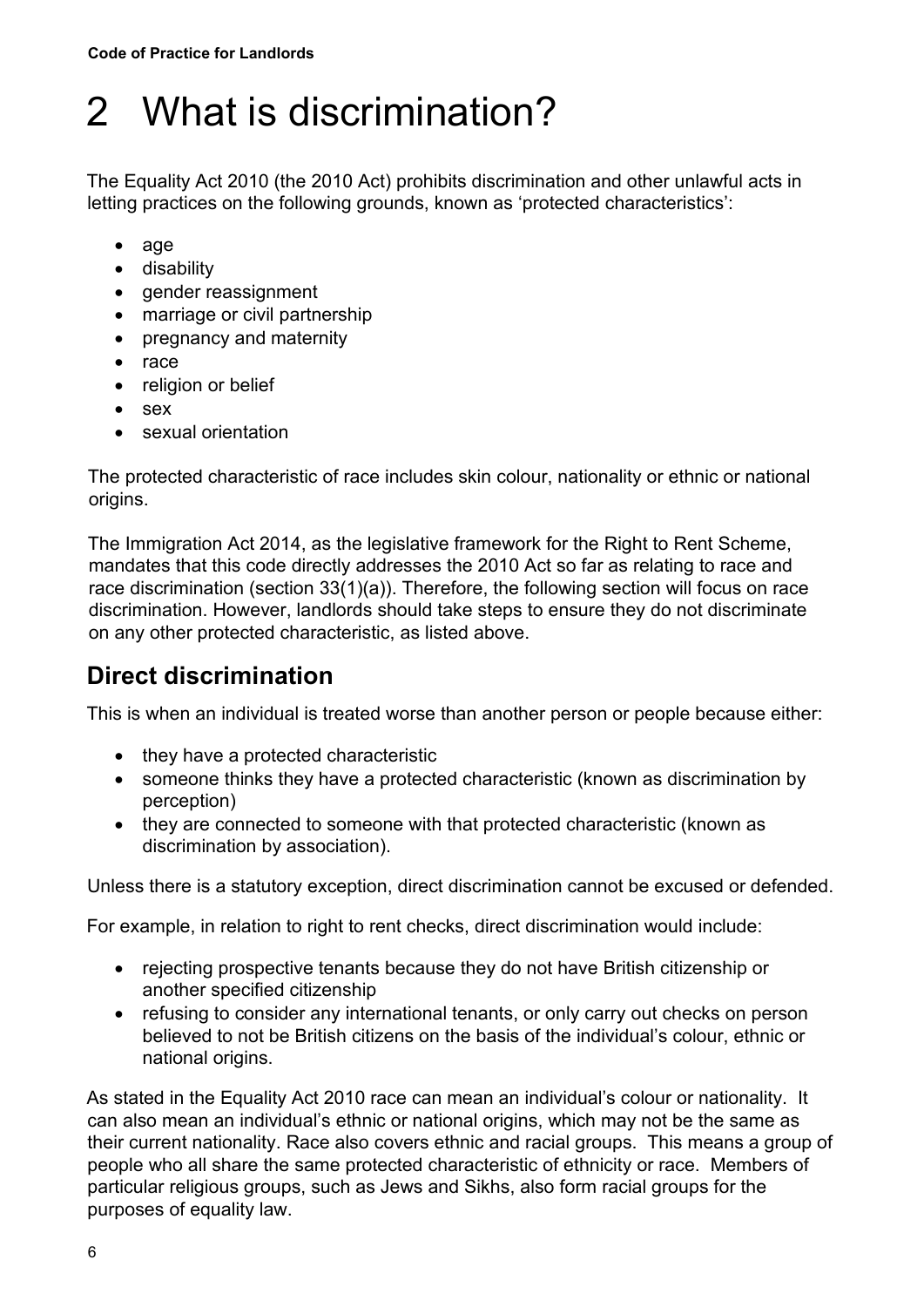## <span id="page-6-0"></span>**Indirect discrimination**

Indirect discrimination is where:

- there is a policy that applies in the same way irrespective of protected characteristics but disadvantages a group of people who share a protected characteristic, and
- an individual is disadvantaged as part of this group.

This will be unlawful, unless the provision, criterion or practice is objectively justifiable (proportionate and necessary). It makes no difference whether anyone intended the policy to disadvantage an individual or not.

For example, indirect discrimination in the context of right to rent checks could occur:

- where there is a requirement that a prospective tenant must have been resident in the UK for over five years, migrants are less likely to be able to meet the requirement than UK citizens even if they have a right to rent.
- where there is a requirement that the accommodation is only to be rented by members of a particular occupation, in which specific ethnic groups are over or underrepresented, unless there is a justifiable reason why the accommodation should only be occupied by members of that occupation.

Under the 2010 Act, discrimination committed by someone acting on a person's behalf (such as a letting agent or property manager) may also be treated as having been committed by that person. Landlords can avoid this liability if they can prove that they took all reasonable steps to prevent such discrimination. It is also unlawful to instruct or induce another person to discriminate or to publish an advertisement or notice that indicates an intention to discriminate.

#### <span id="page-6-1"></span>**Harassment and victimisation**

Landlords must also not subject prospective or existing tenants to harassment under the terms of the 2010 Act.

Harassment is unwanted conduct related to a protected characteristic (see below) that violates someone's dignity or creates an intimidating, hostile, degrading, humiliating or offensive environment for them. In respect of premises, the harassment provisions do not apply to sexual orientation or religion and belief, but harassment on these grounds would very likely amount to unlawful direct discrimination.

It should also be noted that it is unlawful to victimise a person because it is believed he or she has done, intends to do, or might do, a 'protected act'. A protected act can be anything done for the purposes of or in connection with the Equality Act, such as making or supporting a complaint of discrimination, bringing legal proceedings, providing information, evidence or statements.

It is also unlawful to instruct or induce another person to discriminate or to publish an advertisement or notice that indicates an intention to discriminate.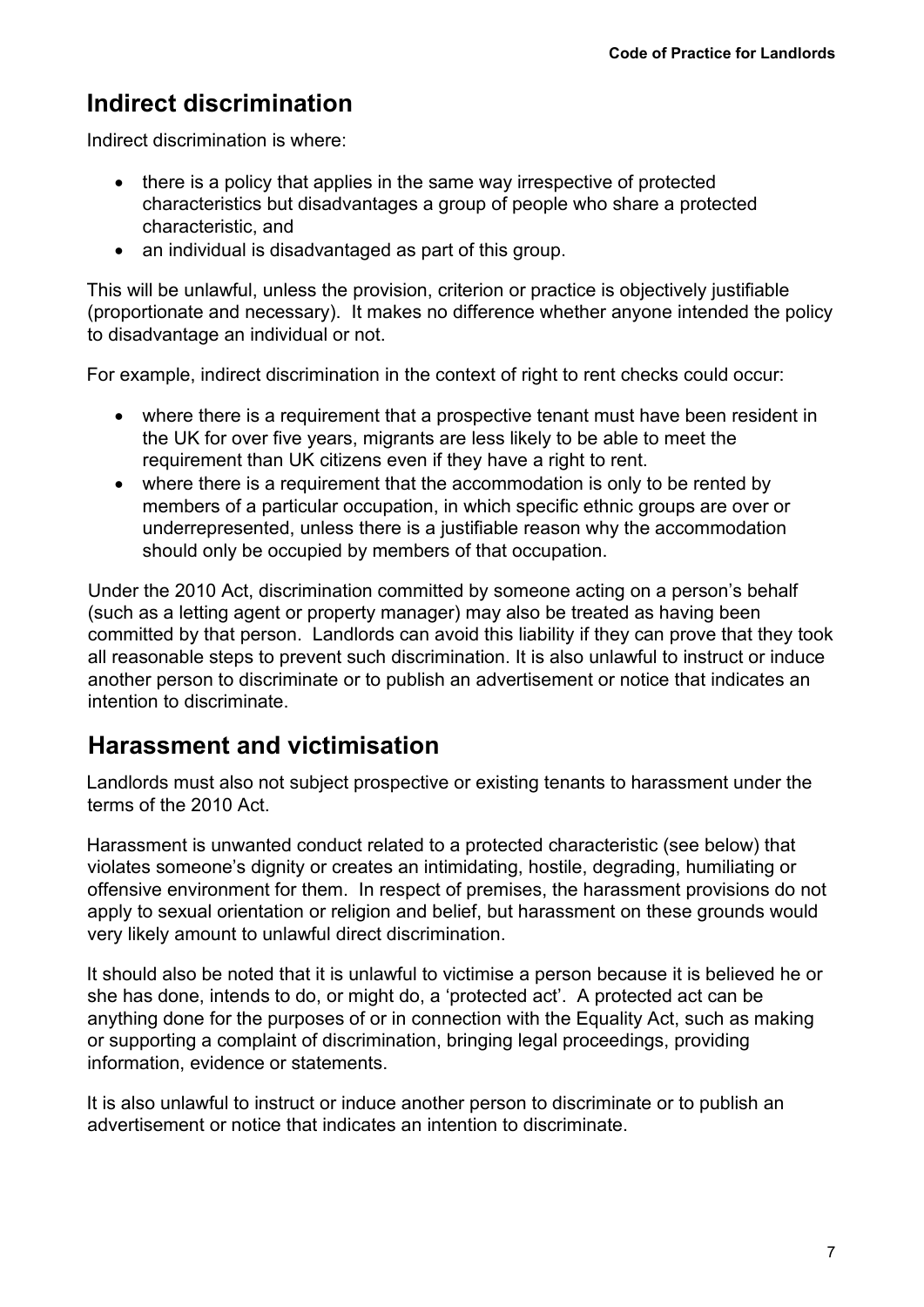## <span id="page-7-0"></span>**Unlawful discrimination in letting and sub-letting a property**

When they decide who should be offered rented residential accommodation they must not discriminate:

- (a) in the terms on which the accommodation is offered
- (b) by refusing to offer the accommodation
- (c) in their treatment of persons seeking the accommodation (including the way in which right to rent checks are carried out).

The 2010 Act also includes provisions concerning withholding permission to sell, let or sub-let accommodation and the management of premises (including the treatment of tenants). It makes it unlawful for a person whose permission is needed to sell, let or sublet a property to discriminate against or victimise another person by withholding that permission, or harassing someone who seeks that permission or someone to whom the property would be sold or let if permission were given. It also makes it unlawful for a person who manages premises to discriminate against, victimise or harass an occupier or to harass someone who seeks to occupy the premises.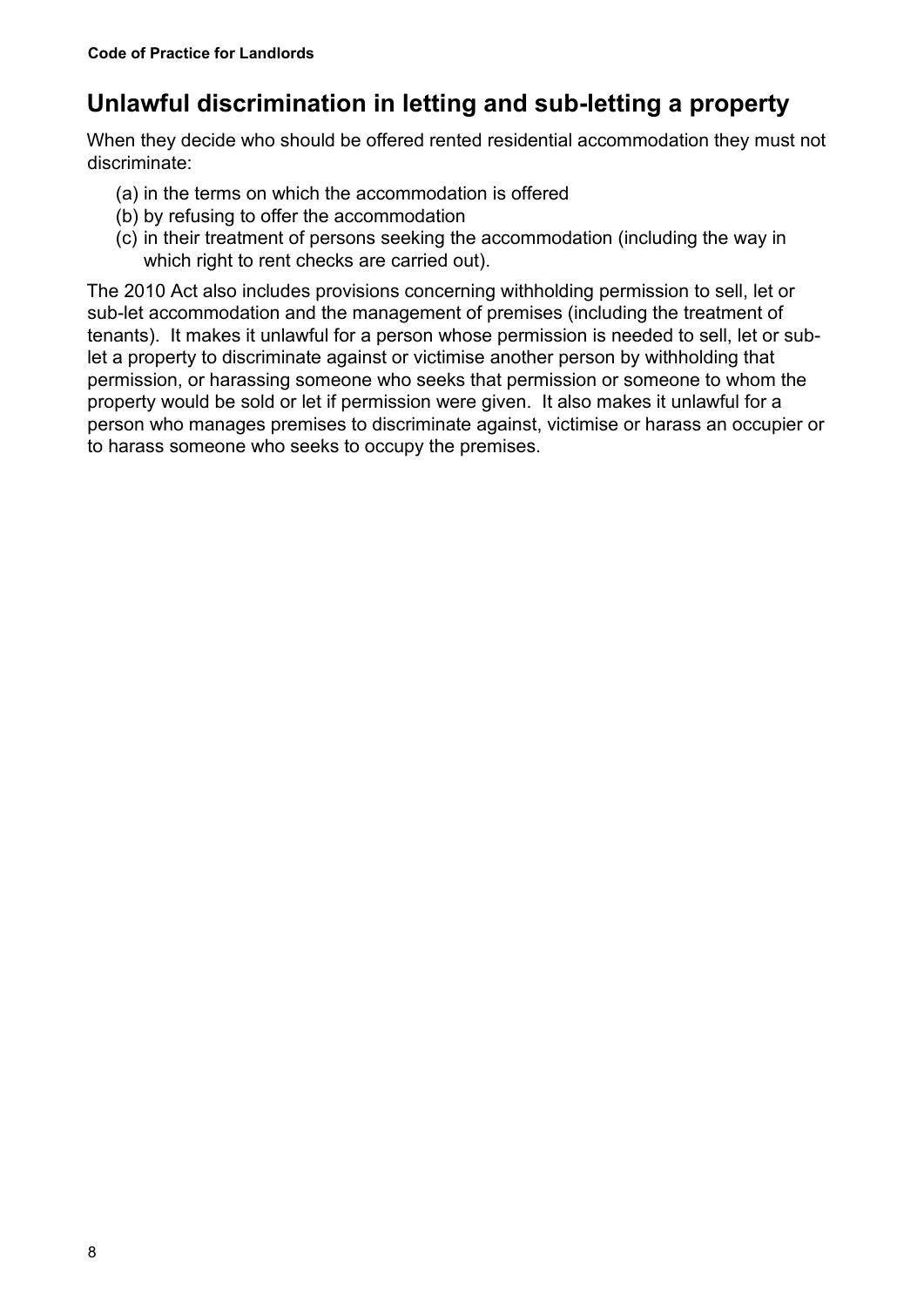## <span id="page-8-0"></span>3 How to avoid discrimination

The best way for landlords to ensure they do not discriminate when carrying out right to rent checks is to treat all prospective tenants fairly, making sure their criteria and practices in this regard are appropriate and necessary.

To ensure they are avoiding discrimination in the context of the Right to Rent Scheme, landlords should:

- Be consistent in how they conduct right to rent checks on all prospective tenants, including those who the landlord believes are more likely to be British citizens
- ensure that no prospective tenants are discouraged or excluded, either directly or indirectly, because of known or perceived protected characteristic.

Furthermore, landlords should not:

- discriminate when conducting right to rent checks
- simply check the status of those who the landlord thinks appear or are likely to be migrants
- treat those with a time-limited right to rent more or less favourably
- treat those who have access to the Home Office online checking service more or less favourably
- treat those who provide a manual documentation as listed in the list of acceptable documents more or less favourably make assumptions about a person's right to rent, or their immigration status on the basis of their colour, nationality, ethnic or national origins, accent or length of time they have been resident in the UK.

A landlord who discriminates contrary to the Equality Act 2010 in the way in which right to rent checks are carried out may be subject to a discrimination claim in court. The Equality and Human Rights Commission can also bring proceedings against a landlord who publishes a discriminatory advertisement or who instructs or induces another person to discriminate.

### <span id="page-8-1"></span>**Fair practices**

The Home Office informs migrants in the UK about right to rent checks and how they can prepare to assist in conducting a check when leave is granted. However, it is also helpful if landlords can inform prospective tenants about the checks and signpost the information available on GOV.UK.

Where advertising, they could state that all prospective tenants will need to satisfy the right to rent checks and ensure that all prospective tenants (not just some of them) are asked to provide documentary proof of their right to rent.

If landlords provide information to prospective tenants, or supply an information pack, they could also include a reminder that the successful tenant, or short-listed tenants, will be required to evidence their right to rent either digitally via the Home Office online checking service, or manually via original, acceptable documents as detailed in the list of acceptable documents, featured on GOV.UK in the Landlord's guide to right to rent checks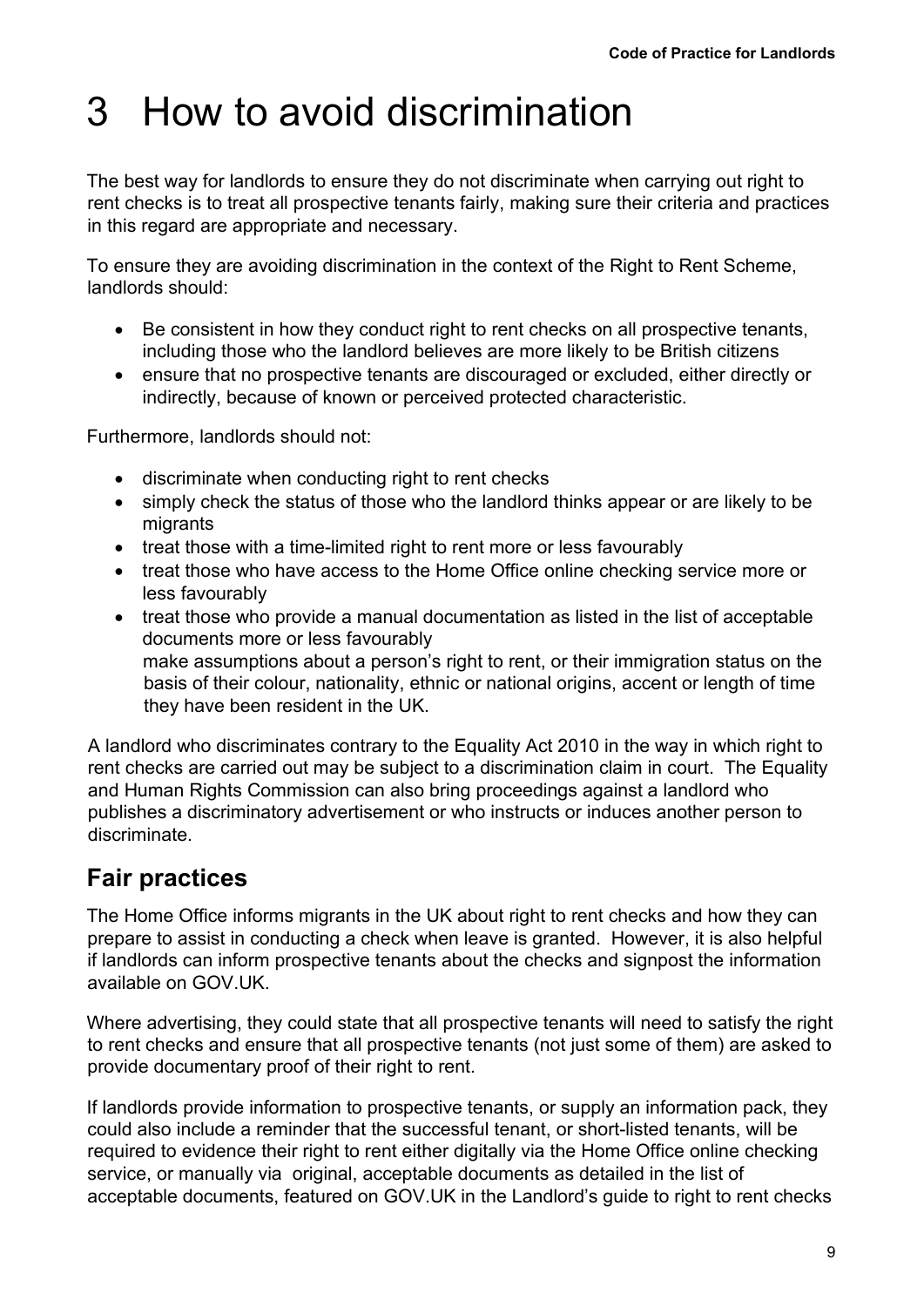and the code of practice on right to rent: civil penalty scheme for landlords and their agents.

There are three types of right to rent checks: a manual document-based check, the use of the services of a certified Identity Service Provider (IDSP) or to carry out a Home Office online check. Conducting any of these checks as set out in this guidance and in the separate code of practice will provide the landlord with a statutory excuse against liability for a civil penalty if it is later found that a landlord rented to someone without lawful immigration status.

#### **Tenants with a time-limited right to rent**

Prospective tenants should not be treated less favourably if they have a time-limited right to stay in the UK. Once a person who has time-limited permission to stay in the UK has established their initial and ongoing entitlement to stay, they should not be treated less favourably than others even if further right to rent checks are subsequently required.

#### **Conducting a right to rent check**

Depending on the documentation the individual has to evidence their right to rent, some will be able to demonstrate a right to rent using the Home Office online service, but others will not. Neither group should be discriminated against or treated less favourably.

You must not discriminate against any individual based upon the type of right to rent check which is required. For instance, a British or Irish citizen may decide that they do not want to use an IDSP for digital identity document verification and choose to demonstrate their right to rent using a physical document instead.

Prospective tenants should not be treated more or less favourably if they have an eVisa. This means landlords cannot, for example, only let their property to individuals who have digital evidence and refuse to carry out manual checks on those who do not have access to the Home Office online checking service.

#### **Tenants who provide a combination of documents from List A, Group 2**

Landlords should not treat a prospective tenant more or less favourably if they have the required combination of documents showing their right to rent (for example a driving licence with a long UK birth certificate) but does not have a passport. There should be no need to ask further questions about a prospective tenant's immigration status where it is clear that they have permission to stay in the UK. Any subsequent further checks need only establish that the tenant is still here with permission.

#### **Tenants who cannot evidence their right to rent**

Subject to business requirements, landlords should try to keep the offer of accommodation open in order to provide a prospective tenant the opportunity to produce documents that will demonstrate their right to rent.

Where an individual is unable to evidence their right to rent, in some cases the landlord should contact the Home Office Landlord Checking Service (LCS) in order to establish a statutory excuse:

<https://eforms.homeoffice.gov.uk/outreach/lcs-application.ofml>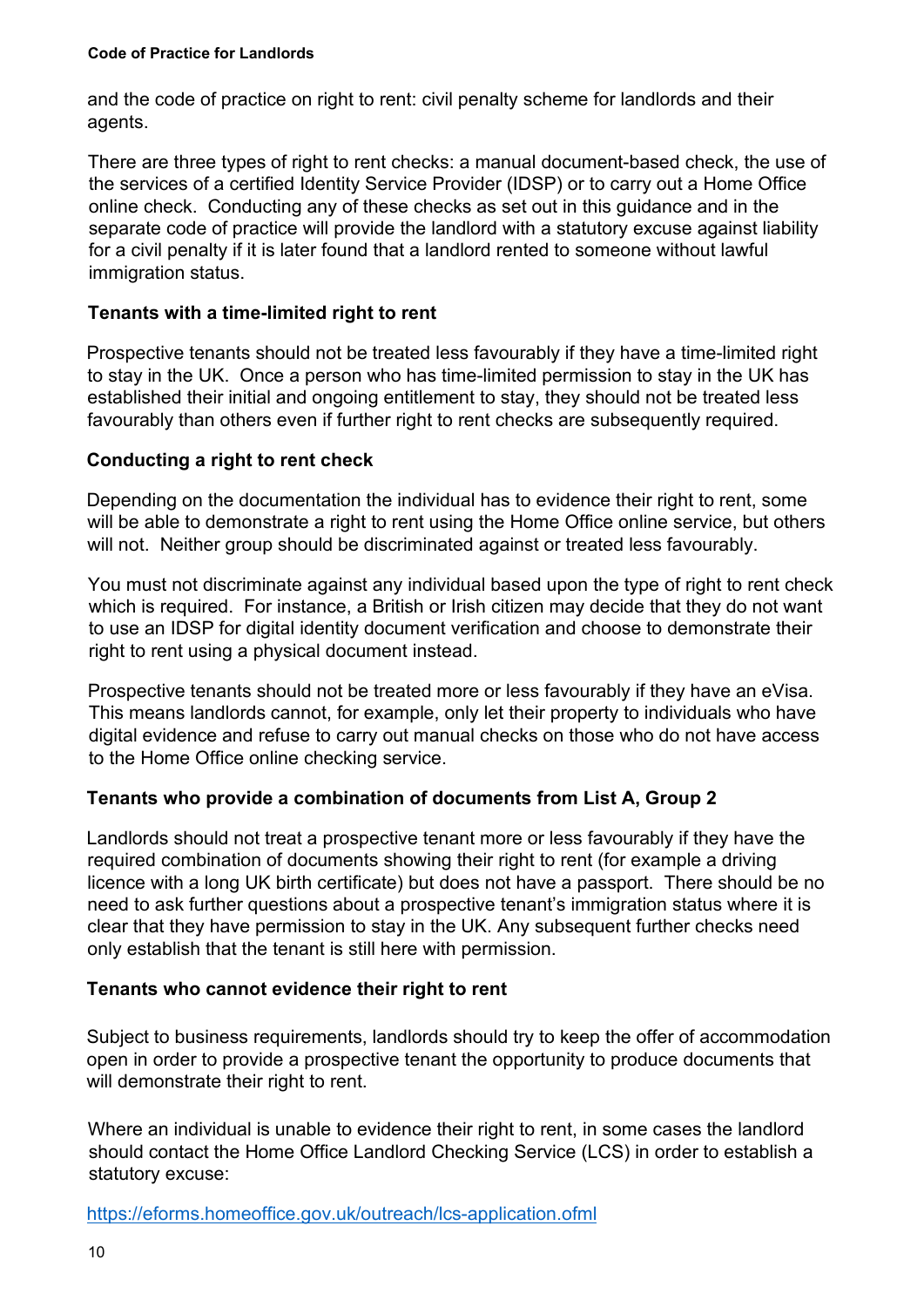The LCS will respond to the request to confirm whether the individual has the right to rent with a clear 'yes' or 'no'. Further information on how to contact the LCS is available in our guidance products on GOV.UK. Which can be found at:

[https://www.gov.uk/government/collections/landlords-immigration-right-to-rent-checks.](https://www.gov.uk/government/collections/landlords-immigration-right-to-rent-checks)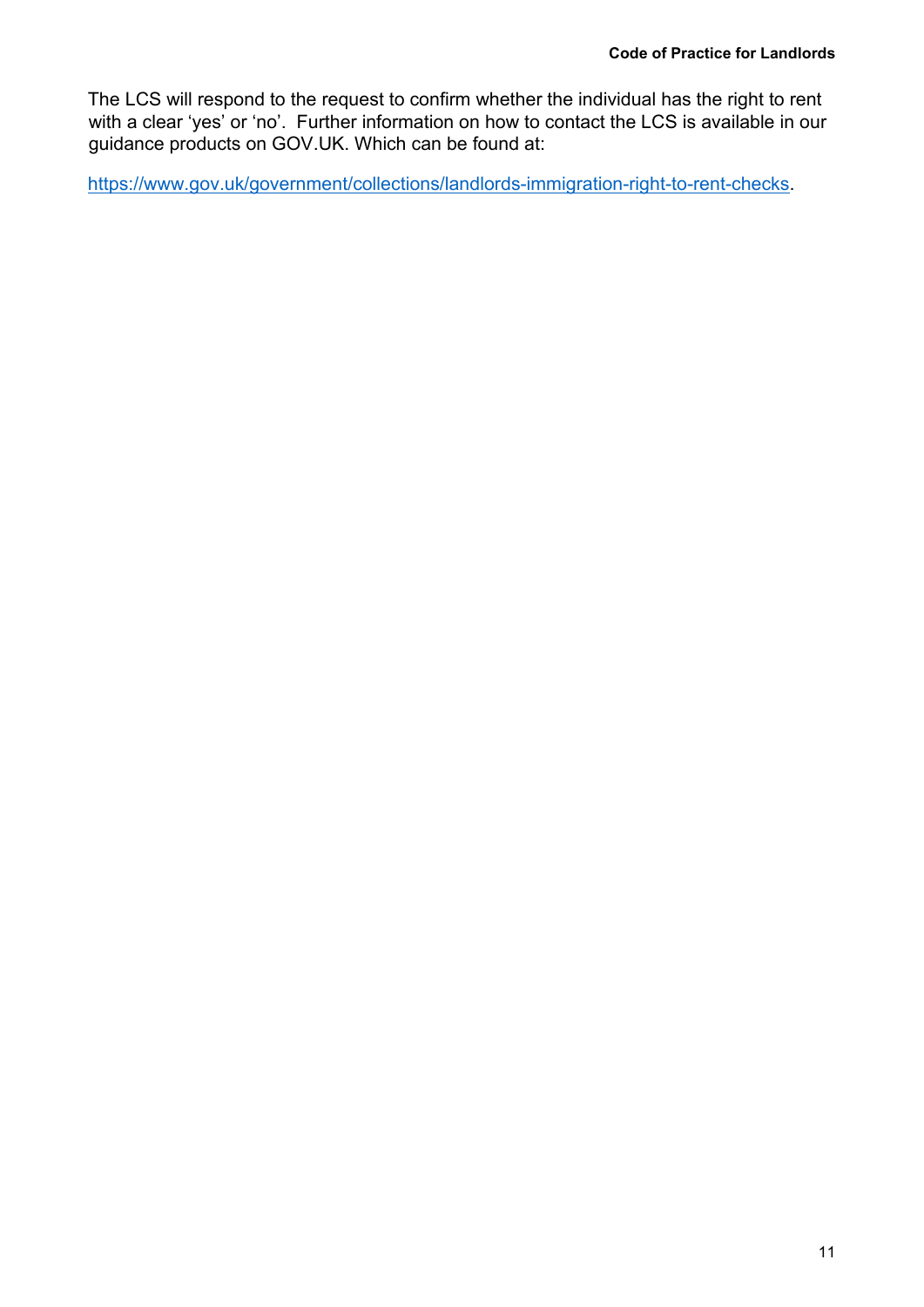# <span id="page-11-0"></span>4 If you need more information

The [Equality and Human Rights Commission](http://www.equalityhumanrights.com/) (EHRC) provides further information on matters relating to the law on discrimination:

<https://www.equalityhumanrights.com/en>

Further information on the Right to Rent Scheme:

- Home Office guidance and code of practice on right to rent checks and private rented accommodation: [https://www.gov.uk/government/collections/landlords](https://www.gov.uk/government/collections/landlords-immigration-right-to-rent-checks)[immigration-right-to-rent-checks](https://www.gov.uk/government/collections/landlords-immigration-right-to-rent-checks)
- request a right to rent check via the Home Office Landlord Checking Service: <https://eforms.homeoffice.gov.uk/outreach/lcs-application.ofml>

Advice for landlords and tenants in the private rented sector:

- GOV.UK guidance on private renting:<https://www.gov.uk/private-renting>
- GOV.UK guidance for landlords on renting out a property: <https://www.gov.uk/renting-out-a-property>

### <span id="page-11-1"></span>**Information for tenants**

You should not be offended if a landlord asks you to evidence your right to rent. Landlords are expected to conduct right to rent checks on all prospective tenants. By performing the checks and keeping records of the checks they have made, landlords will protect themselves from a civil penalty should it turn out they have inadvertently let property to someone who is here unlawfully. The checks are not intended to do anything other than restrict unlawful migrants from accessing rented accommodation.

The ways you can evidence your right to rent may vary depending on your nationality or immigration status. If you are in possession of a UK or Irish passport or you have access to the Home Office online checking service, the landlord is unlikely to require further documents. For documents that are encountered less frequently, the landlord might need to make further checks, by consulting guidance or possibly by contacting the Home Office to verify your immigration status directly with us.

You can assist landlords and speed up the process for yourself, by making sure your documents are ready for checking when the landlord needs to see them.

Anyone who believes that they have been discriminated against, either directly or indirectly, by a landlord or prospective landlord on the basis of one or more protected characteristic may bring a complaint before a county court. If you need expert advice and support on discrimination, you can call the Equality Advisory Support Service (EASS) on 0808 800 0082.

<https://www.gov.uk/discrimination-your-rights>